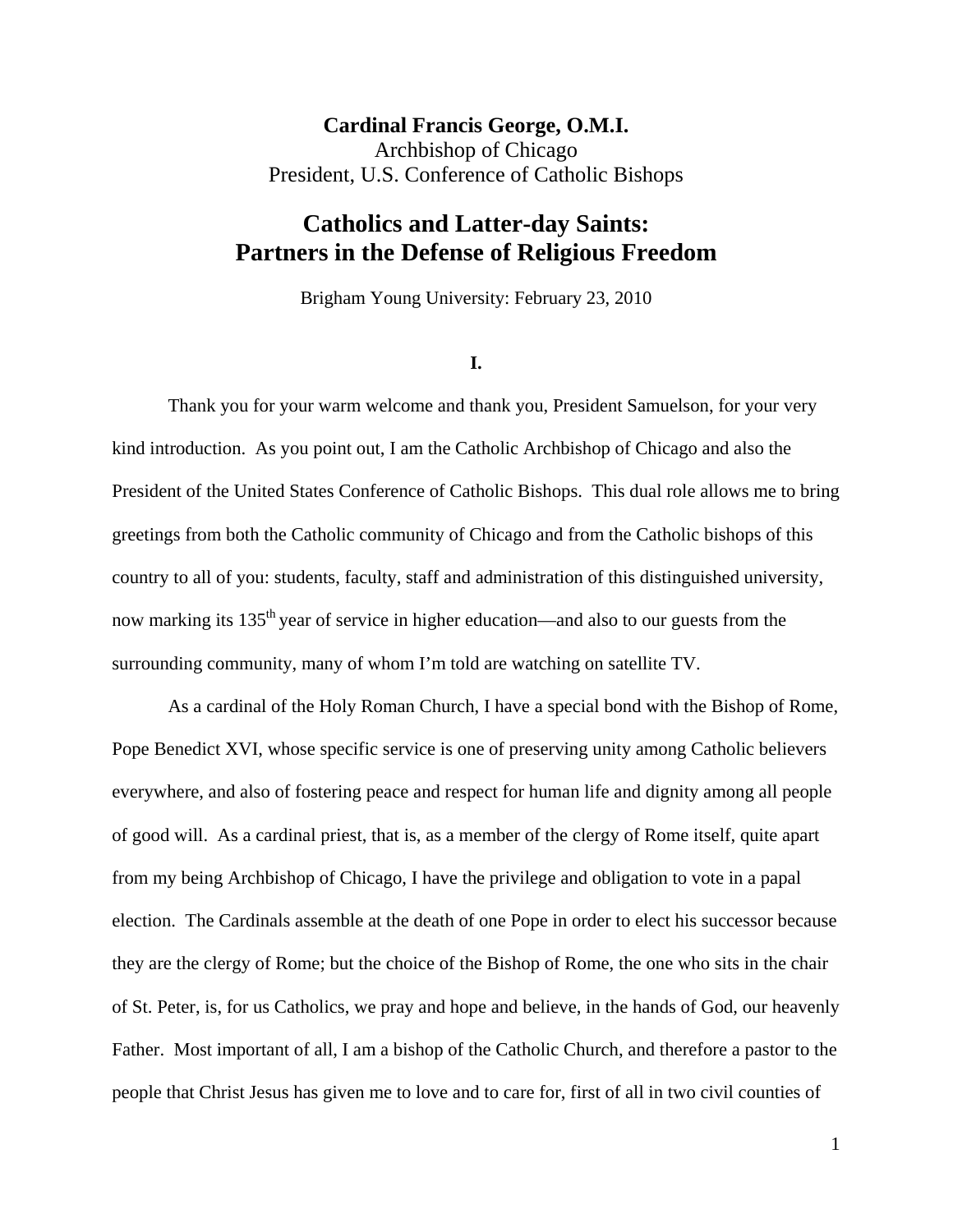Illinois, Cook and Lake counties, that count 2.3 million baptized Catholics in the Archdiocese of Chicago, but also with a shared concern for all the Churches. Catholic bishops collectively oversee the Catholic Church with and under the Successor of Saint Peter, the head of the Apostolic College, the Bishop of Rome.

So I come before you today as a religious leader who shares with you a love for our own country but also, like many, with a growing concern about its moral health as a good society. In recent years, Catholics and members of the Church of Jesus Christ of Latter-day Saints have stood more frequently side-by-side in the public square to defend human life and dignity. In addition to working together to alleviate poverty here and abroad, we have been together in combating the degradations associated with the pornography industry; in promoting respect for the right to life of those still waiting to be born in their mother's womb; and in defending marriage as the union of one man and one woman for the sake of family against various efforts to redefine in civil law that foundational element of God's natural plan for creation. I am personally grateful that, after 180 years of living mostly apart from one another, Catholics and Latter-day Saints have begun to see one another as trustworthy partners in the defense of shared moral principles and in the promotion of the common good of our beloved country.

Of course, partnerships in causes of great moral import build on friendships and gestures of respect for one another's identity, and these too have multiplied in recent years. The late and universally esteemed LDS President, Gordon B. Hinckley, opened his door on many occasions to the past and present bishops of the Catholic Diocese of Salt Lake City, which encompasses all of Utah: Bishop George Niederauer, now Archbishop of San Francisco, and Bishop John C. Wester, who is with us today. Bishop Wester spearheads with great dedication the Catholic bishops' national immigration reform efforts**.** One of the high points of the centennial celebrations of the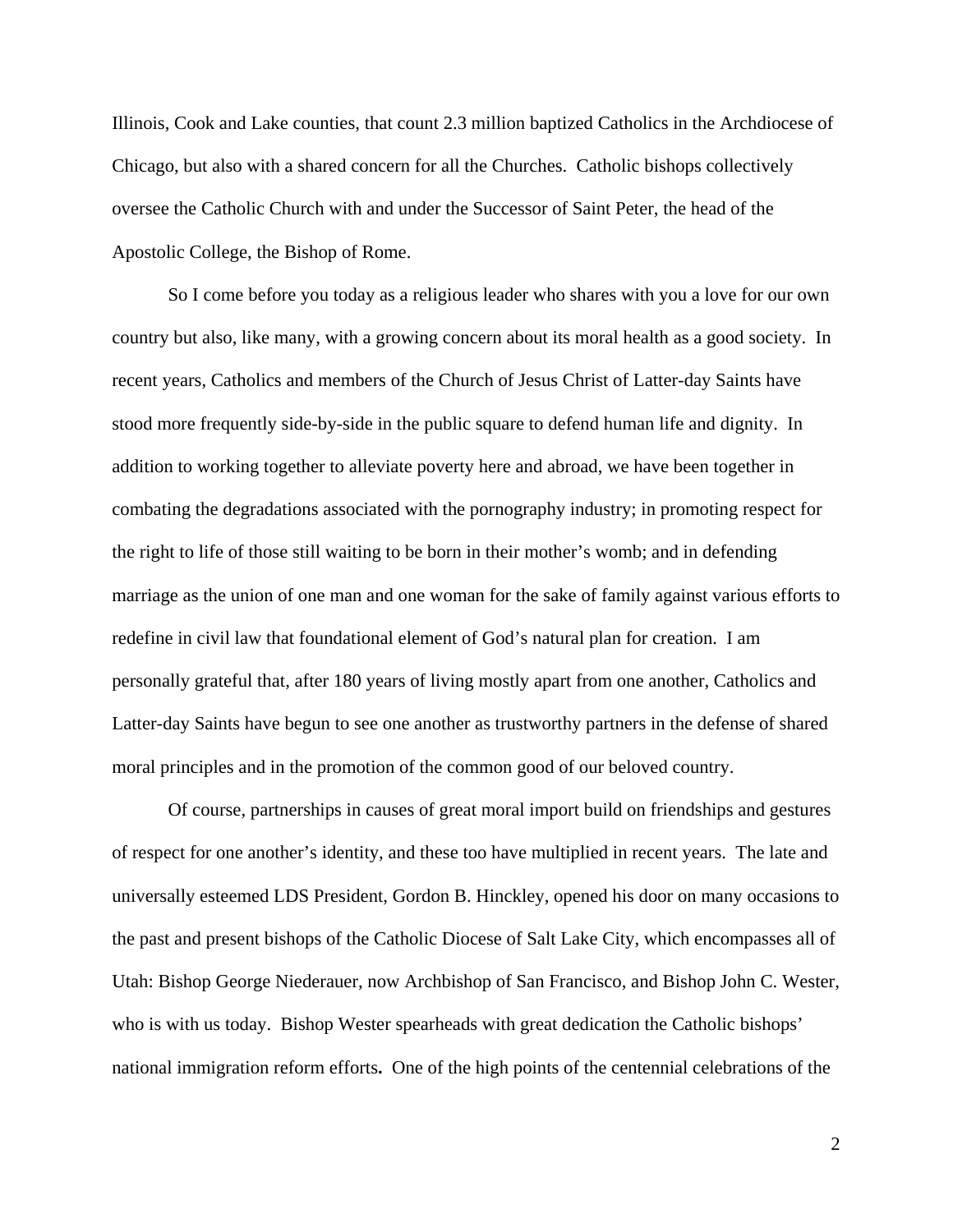Catholic Cathedral of the Madeleine in Salt Lake City was the presence of LDS President Thomas S. Monson at a multi-faith service honoring the cathedral's civic engagements on August 10, 2009. At the service, President Monson spoke eloquently about the enduring friendships that Catholics and Latter-day Saints have forged by serving together the needs of the poor and the most troubled of society. Through such shared dedication, he noted, we will "eliminate the weakness of one standing alone and substitute, instead, the strength of many working together." The service was marked by the presence of the Mormon Tabernacle Choir. I sometimes suspect, and maybe some of you do too, that Brigham Young and the first Catholic bishop of Salt Lake City, Lawrence Scanlan, would have been rather astonished at seeing the First Presidency of the LDS and the Mormon Tabernacle Choir helping local Catholics celebrate the anniversary of their cathedral. But, good for them and good for us! I thank God for the harmony that has grown between us, and for the possibilities of deepening our friendships through common witness and dialogue.

Let me mention one personal experience that stays with me, an experience with the Mormon Tabernacle Choir, which I first heard when I was thirteen years old. I visited Salt Lake City then with my mother, who was a good musician and who wanted to hear that great organ and the choir. The memory of that sound has stayed with me; it was overwhelming. I had the great opportunity, through the kindness of the choir itself, to lead it once, on June 27, 2007. They were at the Ravinia Music Center in Highland Park, outside of Chicago. A few days prior to the concert I received a call from the choir's music director, Dr. Craig Jessop, who had asked whether I would consider assuming the conductor's podium at the end of the performance and lead the choir in an encore number. Never had I been asked to do something like that! I seized the occasion and, after a brief lesson from Craig at the dress rehearsal, I got up, and faced the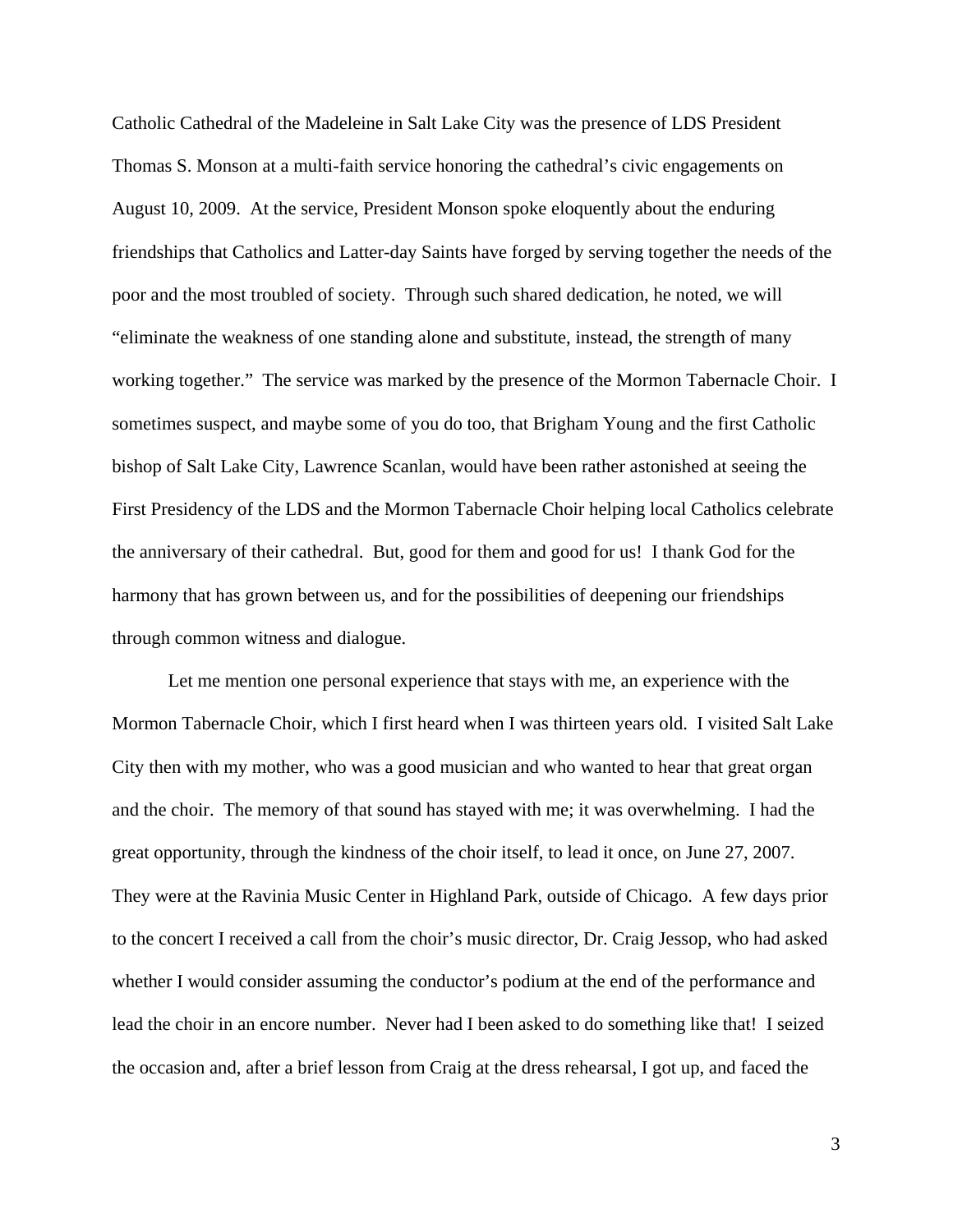assembled choir with a tremendous feeling of awe and power and great satisfaction. There was silence as this marvelous choir was looking at and waiting for me. If that doesn't give you something of an ego trip, I don't know what would! I paused for a moment, and then I gave the downbeat, according to Craig's instruction. All of a sudden, that vacuum of expectant silence was filled with this magnificent, overpowering sound, all in unison, all in harmony. I thought to myself, "I'm doing better with the Mormons than I am with the Catholics!" I have a lot harder time getting them to sing together! What the choir sang was:

*This land is your land, this land is my land From Wrigley's diamond, to the great Sears Tower, From the Hancock Building, to Lake Michigan's waters, This land was made for you and me.*

## **II.**

What I'd like to do now, in the short time available to us, is to make three points. First of all, to share with you the Catholic understanding of religious freedom, which I think we share together: religious freedom cannot be reduced to freedom of worship or even freedom of private conscience. Religious freedom means that religious groups as well as religious individuals have a right to exercise their influence in the public square, and that any attempt to reduce that fuller sense of religious freedom, which has been part of our history in this country for more than two centuries, to a private reality of worship and individual conscience as long as you don't make anybody else unhappy, is not in our tradition. It was the tradition of the Soviet Union, where Lenin permitted freedom of worship (it was in the constitution of the Soviet Union) but not freedom of religion. Lenin was drawing on several historical antecedents, one of whom was Napoleon Bonaparte, who made civil peace after the terror of the French Revolution by limiting the Church to the sacristy but not permitting it to have a public role. This is not the American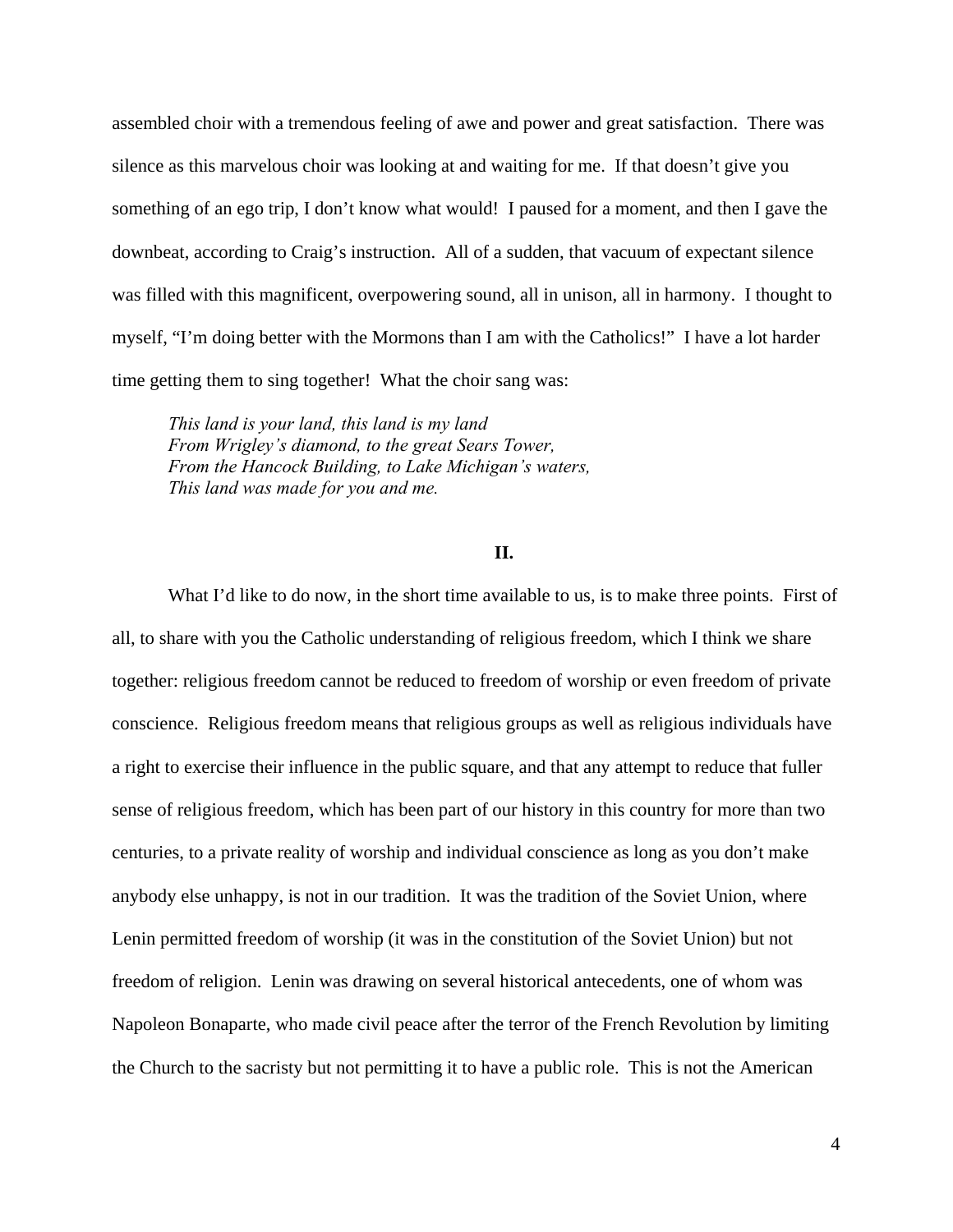tradition, even though it is now argued by some Americans that it should be. The second point I want to examine is the mounting threats to religious freedom in America. Thirdly and lastly, I want to show why it is that Catholics and Mormons do stand together and shall continue to do so with other defenders of conscience and the public exercise of religion.

We start with what the Mormon Tabernacle Choir sang in Chicago: this land is our land, a land of many peoples of differing religious convictions and political views, who will continue to differ in those convictions, but who can come together for the sake of social harmony and the common good that we must all share. We Americans are dedicated to the proposition that all men and women are created equal, and that all people, no matter their respective beliefs, have equal protection under law. This 234 year-old experiment in self-government has made this land, our land, a place where both our religious communities, and many others, with the help of God, have been able to flourish. In 1634, only a few dozen Catholics, precursors to millions of others of all faiths who would seek protection in this nation of immigrants, sailed on the Ark and the Dove from England to the shores of Maryland where they and their associates would establish the first English-speaking Catholic community in America at a time when Catholicism was still proscribed in the British Empire, where it was against the law to build a Catholic church. They gathered in their own homes until the time of the American Revolution. The first Catholic bishop of this country, John Carroll, the bishop of Baltimore in Maryland, was profoundly grateful for the First Amendment of our Constitution, which permitted the Church to come out, not only out of the sacristies but out of the basements of their own homes, and to take part in public life. That small Catholic community would grow to 67 million Catholics here today.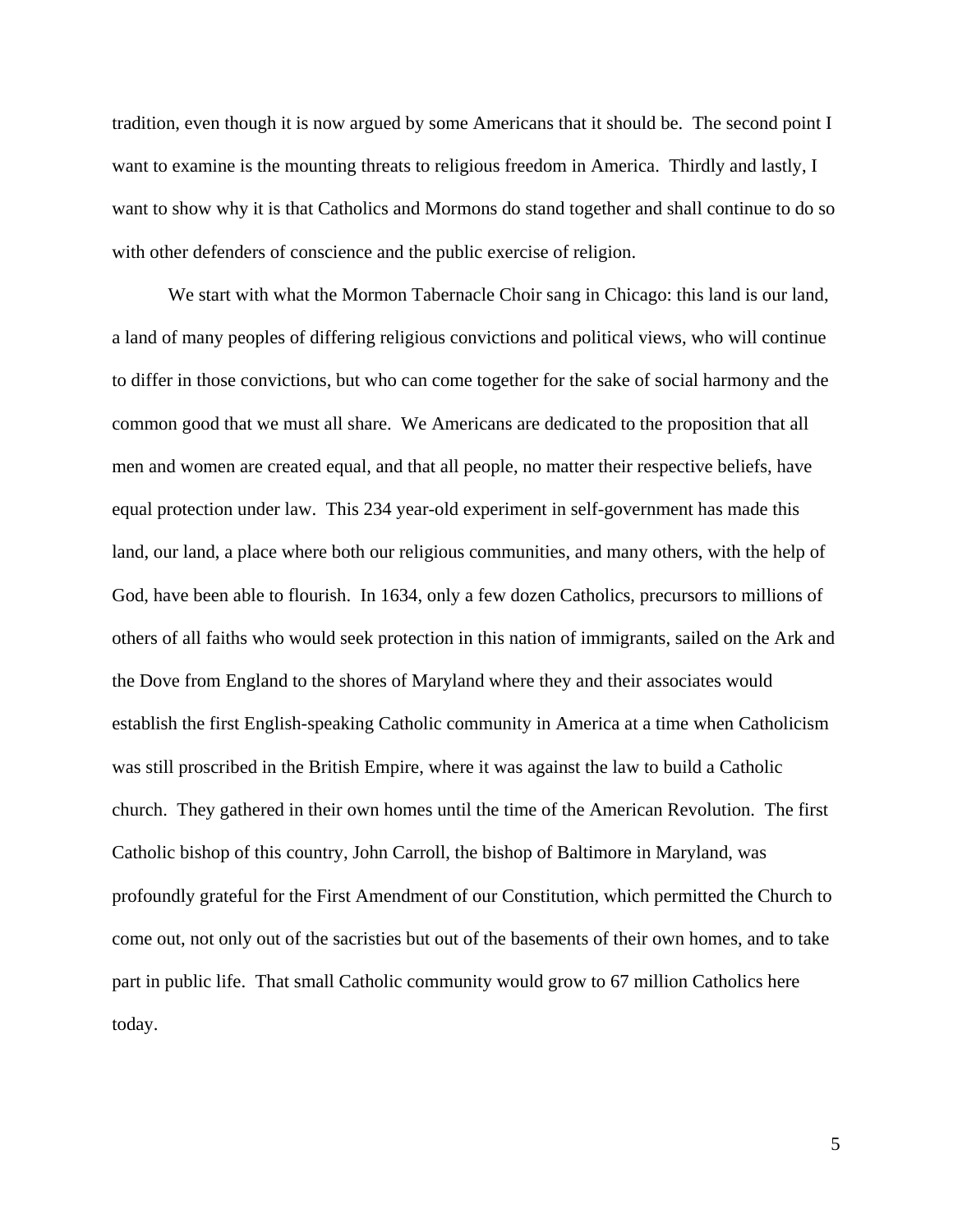As you know, around 70,000 Mormon pioneers made the dangerous journey with Brigham Young to Utah in the period of 1847-1868, and today the Latter-day Saints number six million in the United States and, more than that, seven million abroad. The lesson of American history is that churches and other religious bodies prosper in a nation and in a social order that respects religious freedom and recognizes that civil government should never stand between the consciences and the religious practice of its citizens and Almighty God. The founding Fathers understood when they amended the Constitution that the separation of church and state springs from a concept of limited government and favors a public role for churches and other religious bodies in promoting the civic virtues that are vitally necessary in a well-functioning democracy. But Catholic memories go back farther than this. It was Pope Gelasius I who told the Emperor Anastasius, "Two there are," when the emperor was tying to run the Church as well as the Empire. That institutional separation remains integral to the Church's self-identity, although how it is worked out varies, depending upon the particular government, the particular area, and the particular culture.

The Catholic Church did not always understand and appreciate that religious freedom is compatible with democratic government, with liberal democracy. That is because throughout much of the  $19<sup>th</sup>$  century, Catholic leaders in Europe could not distinguish between the antireligious furor unleashed by the Jacobin terror of the French Revolution in the name of democracy and the United States' defense of liberty based on the natural rights of man in our own democratic experiment. The Catholic Church came to terms fully with what is positive in the movement to defend democracy and human rights in that context only in the late  $19<sup>th</sup>$  century, when Pope Leo XIII began the tradition of issuing modern social encyclicals. At that time, the Pope wrote on the economic rights and duties of capital and labor, in an encyclical called by its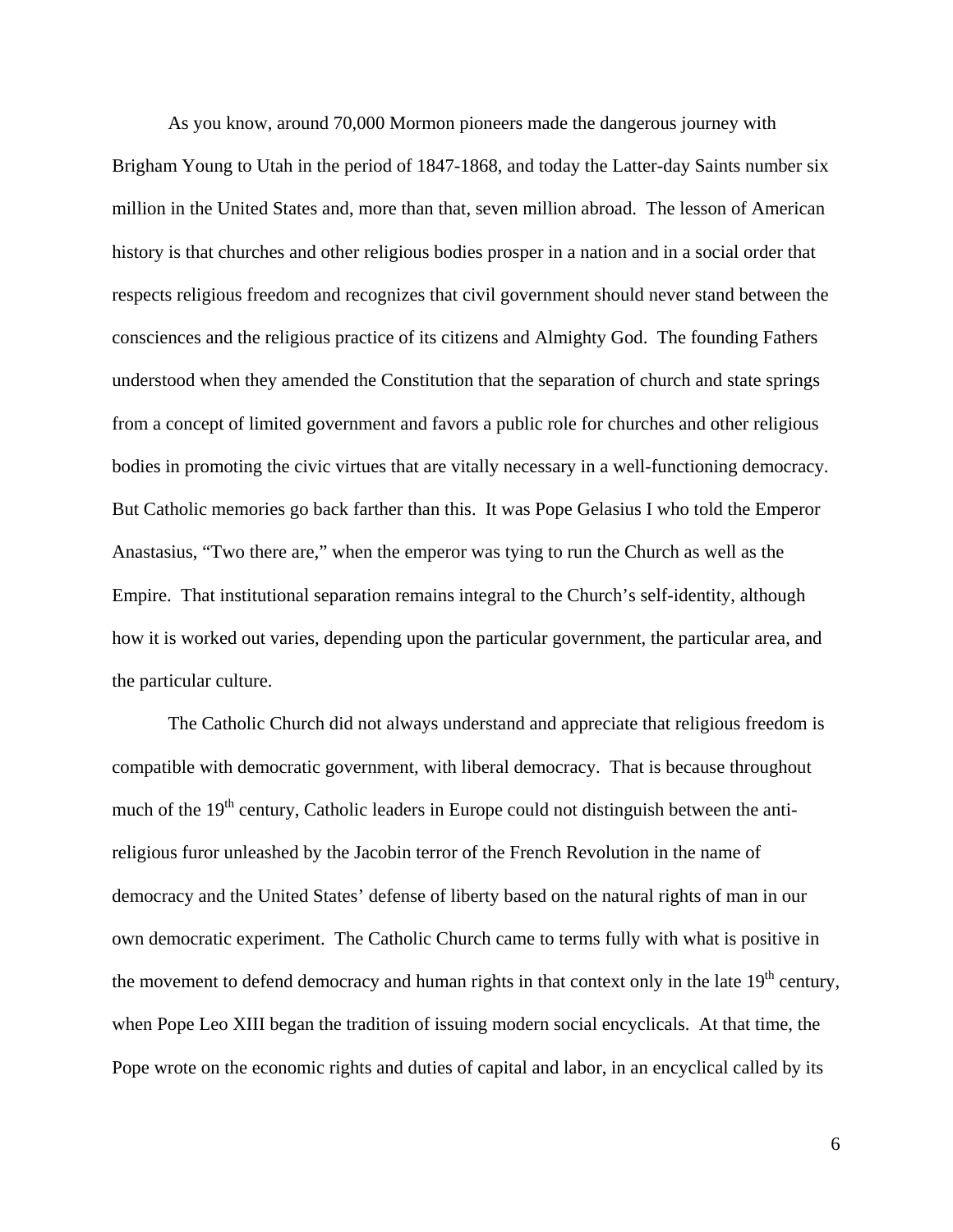first two Latin words, *Rerum Novarum* (1891). He tried to defend labor against the power of capital by telling laborers to organize into unions, so that the dialogue would be a little more equal; but his basic concern was the condition of the family in an economy that was moving from an agricultural base to an industrial base. In an agricultural economy, the family is also an economic unit; it was work that helped keep mother, father and children together. In an industrially based economy, the Pope saw factories where the father worked apart from his family, the mother who was perhaps in the home of someone who owned a factory, working as a maid, and the children who were very often on the streets. Because of that social disorder a number of religious orders began in the late nineteenth century. I think particularly of the Salesian Fathers, who took boys from the streets, literally, because they no longer had a home, and educated them and gave them a second kind of home. In an attempt to teach that work must continue to protect the family and not destroy it, Pope Leo XIII wrote about a family wage. A worker would be paid not only for work to be performed but also for responsibilities to be met.

Behind the family wage, there is the basic conviction that it's not individuals and their rights that are the basis of society, although they might be the basis of a political order, but it is the family that is the basic unit of society: mothers and fathers who have duties and obligations to their children, and children who learn how to be human in the school of love which is the family, which tells us that we're not the center of the world individually, but are rather always someone's son, someone's daughter, someone's brother or sister or cousin or uncle. The family relationships are prior to individual self-consciousness. That is the basis of Catholic social teaching; it is ineluctably a communitarian ethos. In this country, we have to pay "equal pay for equal work," which is defensible when you take equality as a sign of justice. Nonetheless, we also have to accommodate family obligations, and that is done by paying benefits. Benefits are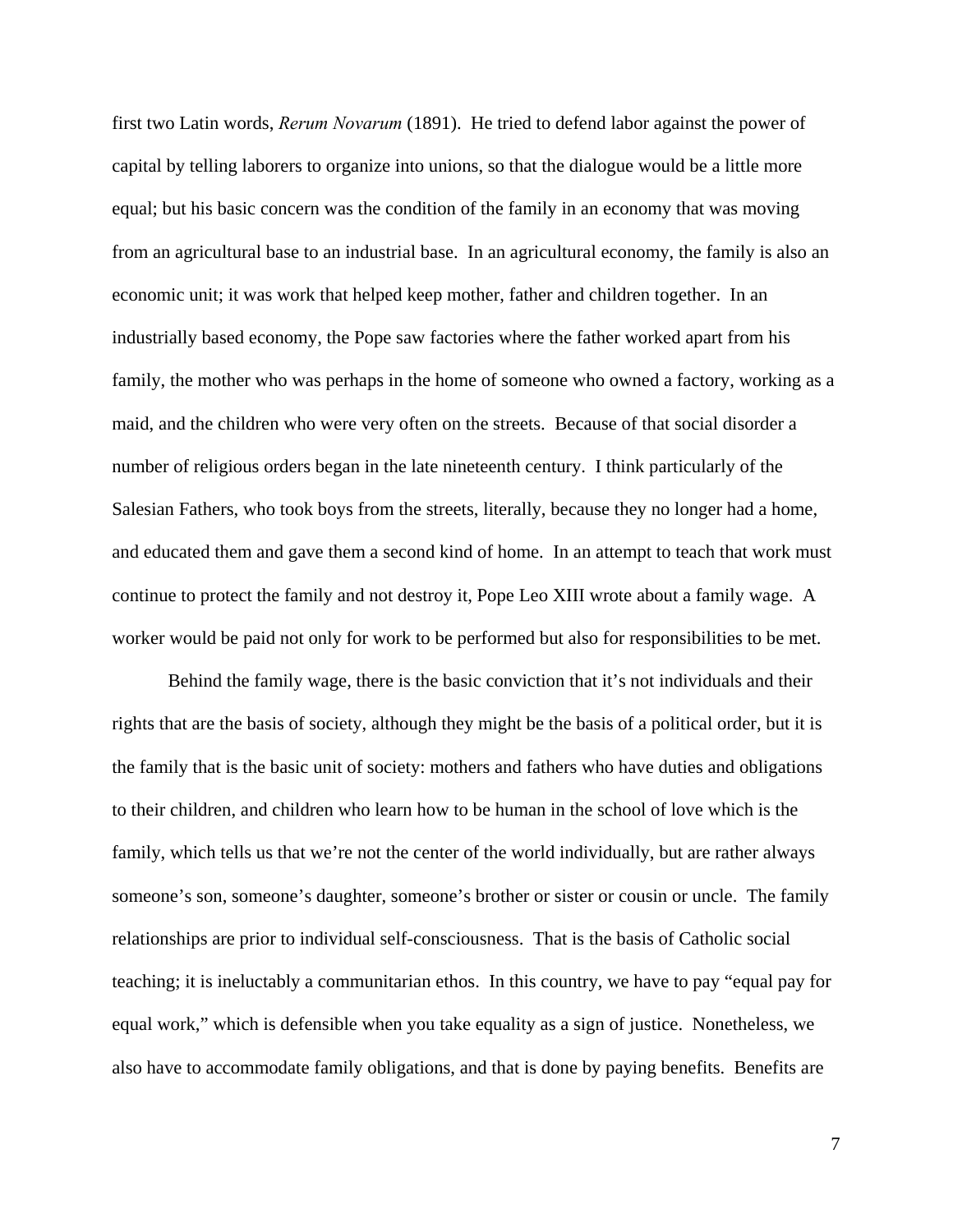based on relationships, and it is relationships that count, finally, in Catholic social teaching. If you want to understand where the bishops are coming from, where Catholic social theory is coming from on any particular issue, ask the question, "How will this policy or proposal affect the family?"

At the Second Vatican Council, which was held from 1962 to 1965, when I was a seminarian, the Catholic Church praised constitutional limits on the powers of government, and it also taught that constitutional guarantees of religious freedom for all people in every place are necessary to have a just society. In the Declaration on Religious Freedom (*Dignitatis Humanae*) in 1965 from that same Council, the affirmation was made that churches and religious organizations must be free to govern themselves and to pursue their goals of education outside of the sacristy, through programs for the formation of believers (in youth groups and catechetical conferences and other instances), through charitable pursuits on the streets, outside of the sacristy, and through working for the advance of justice in society, outside of the sacristy. The difference in the teaching, the development of doctrine that took place at the Second Vatican Council, was that the Church focused the locus of those rights not in institutions, whether church or state, but rather in persons, and talked about the anthropology of the human person as made in the image and likeness of God and therefore made to be free. Civil laws and obligations should protect that personal freedom; the basis of it all is religious freedom, because it is our relationship to God that determines our relationship to everyone else. We are related to God, who is Creator and Savior and Sanctifier, and then related to everyone God loves; so we must see others in some sense as brothers and sisters, as members of the one human family, no matter what other differences there might be.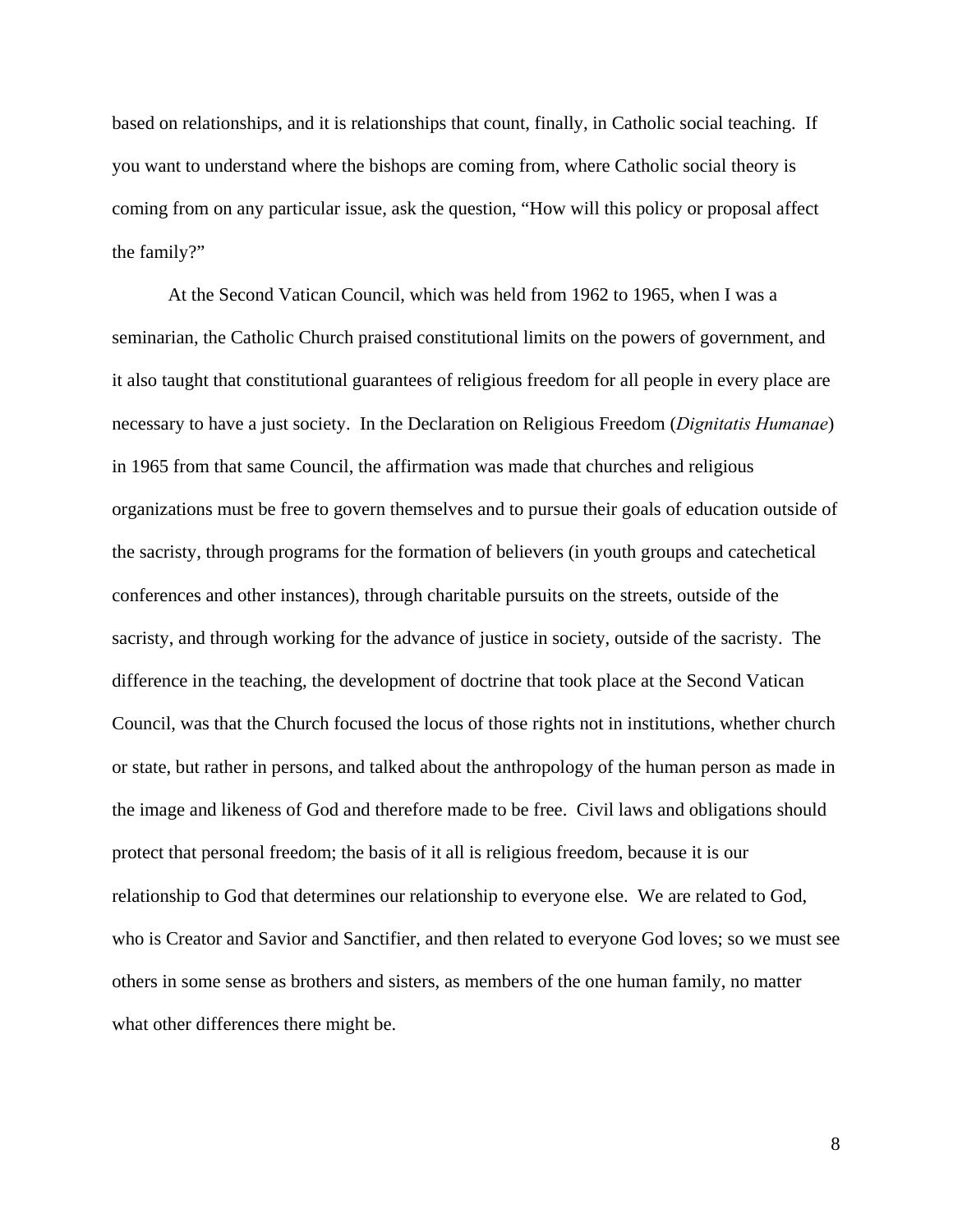Vatican II was the immediate background for the role assumed by one of the most remarkable figures of the twentieth century, Karol Wojtyla of Poland, who became in 1978 the  $264<sup>th</sup>$  pope. Up until his death from Parkinson's disease in 2005, Pope John Paul II was one of the most successful evangelists in modern times, making 104 foreign trips and covering more than 750,000 miles, so that he could preach the gospel of Jesus Christ in many tongues and to many cultures. His aim was always first to strengthen the spiritual lives of his own flock, and to be at the same time a powerful advocate for human rights in every land where he set foot.

John Paul II's visit to his homeland of Poland in 1979, shortly after his election, set in motion the emergence of the first independent trade union in Communist Eastern Europe, *Solidarność* (Solidarity), which set off a chain reaction that would, within a decade, bring down the Iron Curtain. When asked years later about his role in the collapse of Communism acknowledged by principal actors like Mikhail Gorbachev to have been vitally instrumental— Pope John Paul said self-effacingly, and also what he believed: "I didn't cause this to happen. The tree was already rotten. I just gave it a good shake." He saw, even before many in our own State Departement saw, that the Soviet Union could not last. Why? Because with a philosophical and theological eye he saw that a social order that opposed personal freedom to social justice was inherently unstable. To hold that, in order to have social justice you have to sacrifice personal freedom, is to create a social order at odds with human nature. What we sometimes forget is that this same Pope, speaking to our own culture, said that one cannot play off personal freedom against objective truth. Therefore, the truth question must be public, even the religious truth question, and there are canons of intellectual pursuit that are in place to examine it. You cannot put objective moral and religious truths aside and imagine that you can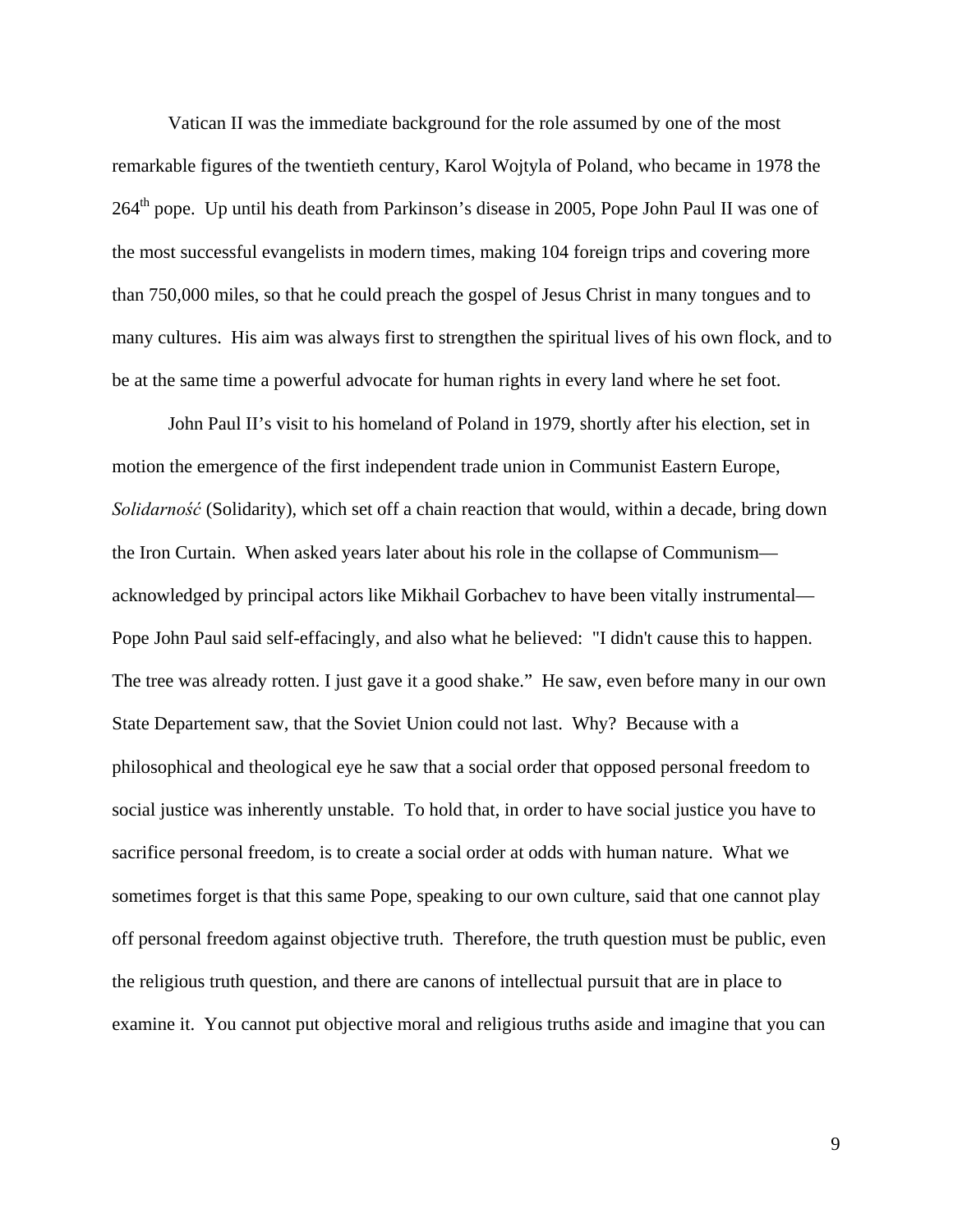build a social order that safeguards individual freedom by suppressing objective truth; yet that is our system, and we must ask with the Pope: is it sustainable?

John Paul II poured his heart into the defense of religious freedom, but not primarily as a politician on the world stage. He denounced evils like racism, human trafficking, abortion, euthanasia, and the exploitation of workers and immigrants, but his approach was the vantage point of a pastor to whom Christ had entrusted the mission to teach and care for the least of the Lord's brothers and sisters (cf. Mt 25:40). He was also a philosopher by training, someone who had assimilated the reflections of the the great thinkers of the western tradition and who recognized that the question of freedom lies at the heart of modern society's deepest conflicts, because it always lies at the heart of who we are as creatures made in the image and likeness of a God who loves us freely. For the philosopher-pope, freedom is not the entitlement to do whatever one pleases, to pursue one's individual dream. It is not the pretext for moral anarchy, but the capacity to fulfill one's deepest aspirations by choosing the true and the good in the human community. This is what distinguishes human beings from other living creatures: we can know the truth about God and about ourselves as creatures with inviolable dignity precisely because we are made in God's image and likeness (Gen 1:26f.). Therefore, freedom of religion was for the Pope, and for the tradition out of which he spoke, the most fundamental human right and the precious achievement of any good society. I think in all this, while with different words sometimes, Mormons and Catholics can come together with a great deal of agreement and work together in order to try to be sure that our society doesn't have that cultural fault line that continuously pits personal and individual liberties against objective truth, or at least the search for it, including the search for religious truths, even if we don't come to common agreement.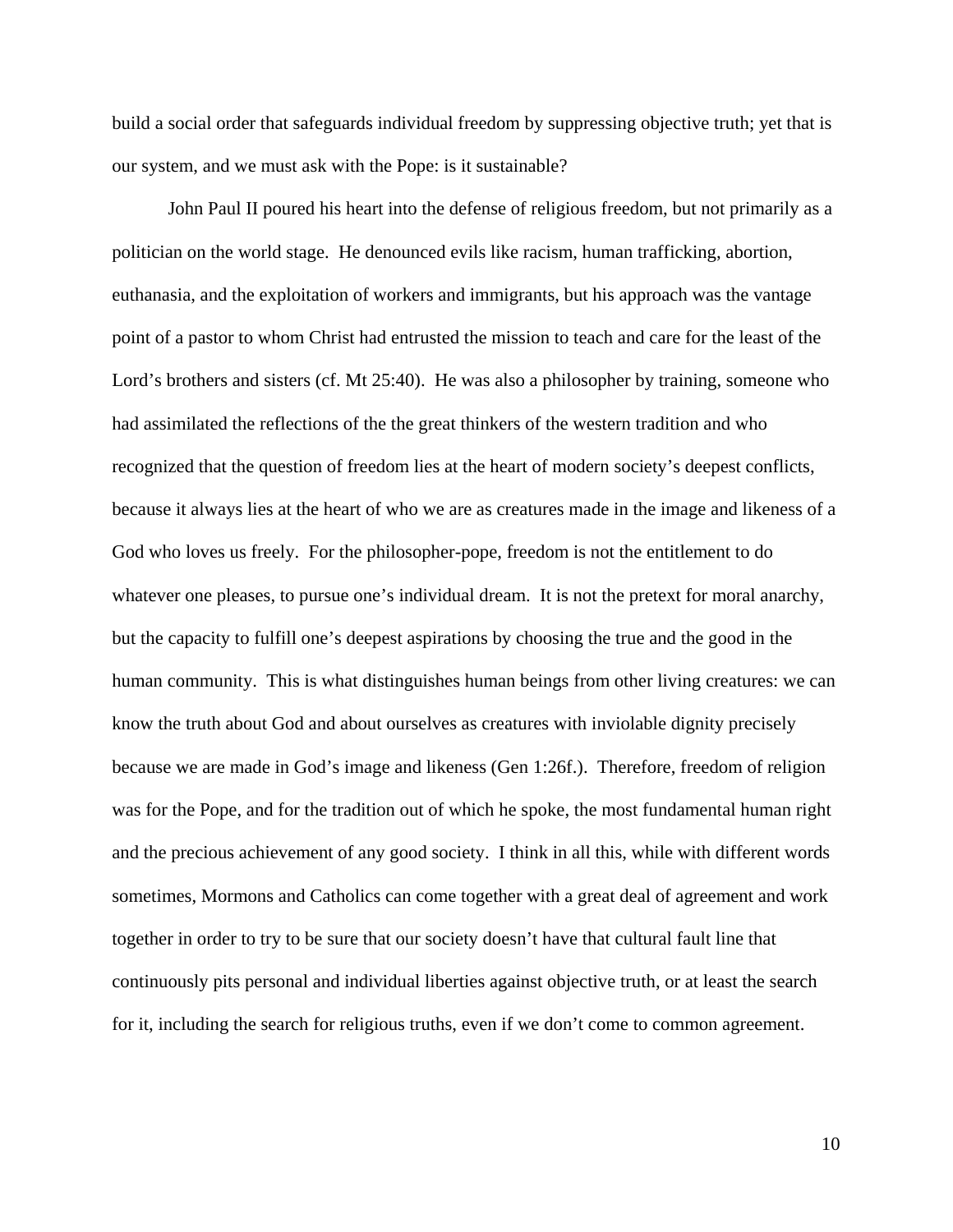**III.** 

There are, and this is my second point, threats to religious freedom in America that are new to our history and to our tradition. We have seen this with particular clarity in areas that would seem, at first blush, to have little to do with religious freedom: in the question of healthcare and in the question of human sexuality. Threats to conscience in healthcare have become prominent recently, particularly in the context of our discussion about health care reform legislation. Yet those threats were there already, long before, in Supreme Court decisions, and sometimes in legislation in parts of our contury, particularly around the protection of those waiting to be born.

Once *Roe v. Wade* was decided in 1973, some advocates for abortion would interpret that decision even more broadly than it was drawn, in a way that would threaten the consciences of Catholic and other healthcare workers and institutions. Specifically, they argued, *Roe* did not merely declare a right to have the government *not interfere* with a woman's privacy, but also the right to have the government *positively assist* in a woman's having an abortion—whether by government's funding the abortion, and therefore using our money in such a way that we all become complicit in what we regard as a morally heinous act, or by government's inducing or compelling others to provide the abortion. If the civil law were to impose such pressures and duties to assist in provision of abortion and other immoral procedures, then freedom of conscience would be directly threatened.

In order to be sure this didn't happen, members of Congress passed a number of amendments and laws to qualify the *Roe v. Wade* decision. They passed a law called the Church Amendment, named after the legislator, which made clear that hospitals receiving federal funds are not thereby obliged to provide abortions. It also protects from any kind of employer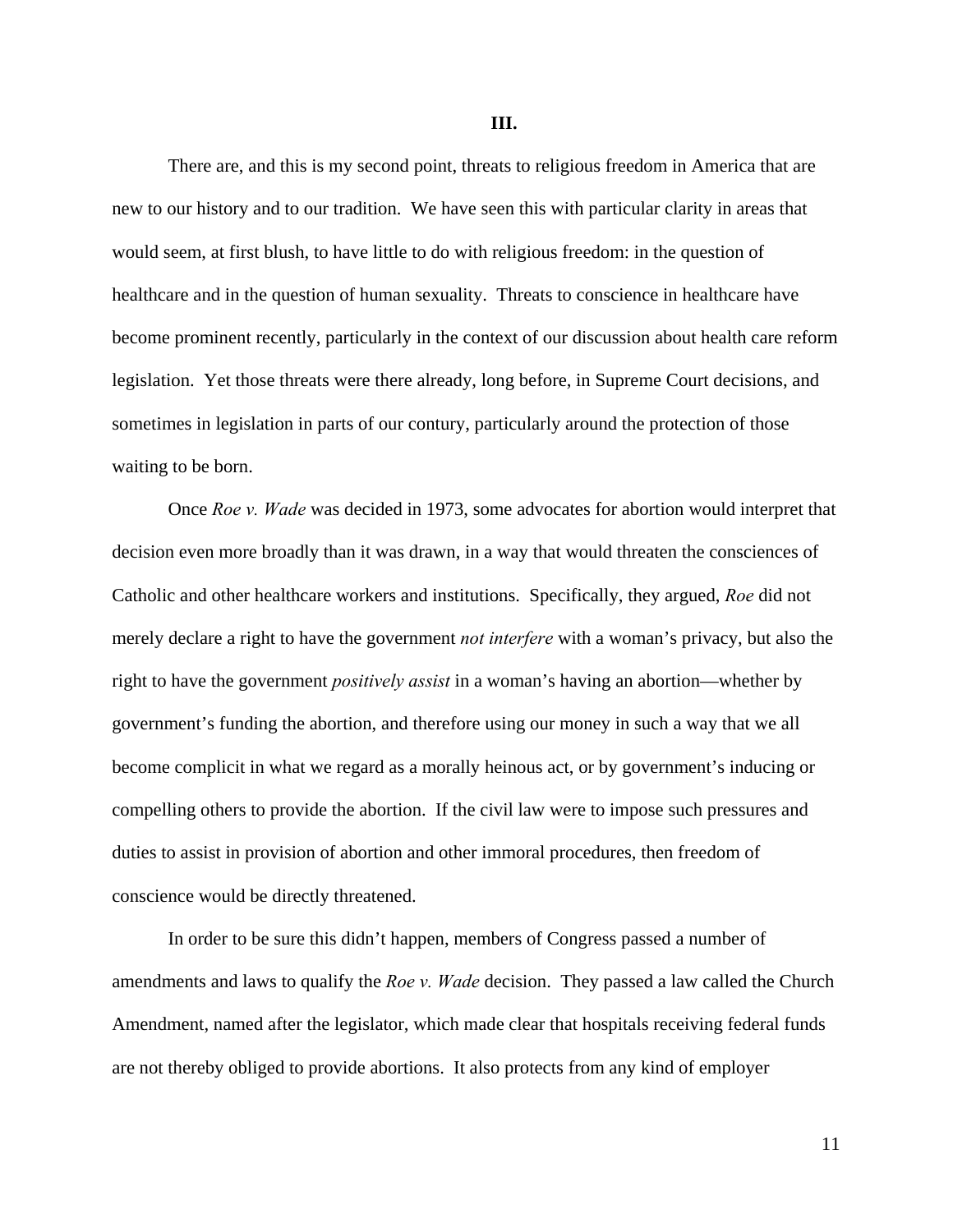discipline an employee who would refuse to participate in that kind of procedure. In 1976, the Hyde Amendment was passed; it prohibits the use of federal Medicaid funds to pay for elective abortions, whether directly by reimbursement for the cost or indirectly by subsidizing health insurance coverage that includes abortion. These laws have remained in place for over three decades, and even stronger protections have been added. The Weldon Amendment forbids states receiving federal healthcare dollars from punishing individual or institutional healthcare providers who, for reasons of conscience, will not provide abortions or abortion referrals.

All these are still in place, but what's in question now is how they will survive the present healthcare debate. In that debate, the Catholic bishops have tried to play a role as a moral voice, not as politicians. It's hard to maintain that stance in the public sphere because the media talk about politics and personalities, and very seldom will they rise to the level of principle. In the realm of moral principle, the bishops have stressed two points: first, that everyone should be taken care of. We need to look at health care reform. There are pregnant women who don't have the prenatal care they should have; there are people with preexisting health conditions who cannot get insurance; there are too many gaps in our care and too many people aren't being taken care of by the government or by hospitals or by private philanthropy. Everyone should be cared for, but it's not the bishops' job to say how. The second moral point is that no one should be deliberately killed. Health care doesn't include euthanasia and doesn't include abortion; those are killings, not treatments. Those are the two moral principles that the Catholic bishops have insisted on, with the risk of being captured by one party on the need for universal care and by the other on removing killing from it.

The second area of conflict today, posing a threat to religious freedom, is human sexuality, especially in the development of gay rights and the call for same-sex "marriage."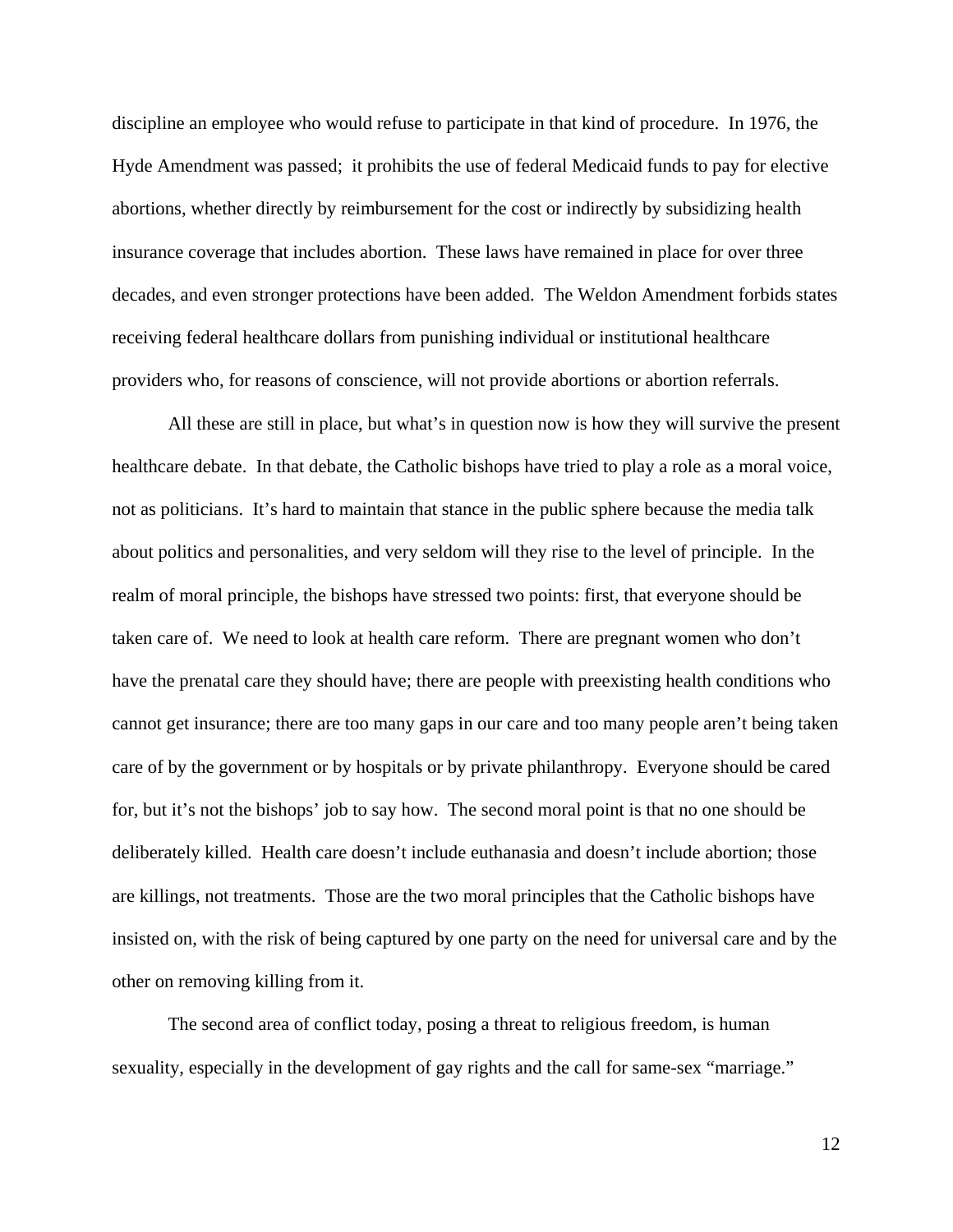Again, with the LDS church, Catholics would insist that every single person is made in God's image and likeness. Every single person, no matter their sexual orientation, must be respected as an individual; everyone must be loved because they're loved by God. Loving someone, however, doesn't mean that one approves of everything they do.

With the advocates of same-sex "marriage" legislation, we can expect a one-two punch from hostile governments, whether locally or perhaps federally. We will see, first, attempts to compel traditional religious organizations to afford same-sex, civilly married couples the same special solicitude that they afford actually married couples, whether in the provision of employment benefits, adoption services, or any of a number of other areas where religious groups operate in the broader society and where rights hinge on whether or not one is civilly married. If this first wave is successfully resisted, there will be a second series of government punishments for that persistence. We will lose state or local government contracts, tax exemptions, anything else that could be characterized as a "subsidy" for our "discrimination."

There is nothing conjectural about these risks. In Massachusetts, Catholic Charities had to move out of placing children for adoption after over 100 years of being involved in that charitable enterprise. Now, in the District of Columbia, Catholic Charities, the Archdiocese of Washington, and our own headquarters of the United States Conference of Catholic Bishops as well as of the Military Ordinariate have to come to terms with a law just passed recognizing same-sex "marriages," without any religious exemption, and that done very deliberately.

These examples illustrate the threats to religious freedom in America. It's not at all agreeable to get into a context that plays off individual liberties against the liberty of religious bodies themslves. At some point, I suppose, it will have to go to the courts, which finally decide what are the terms of our living together. What I most regret is not so much the opposition but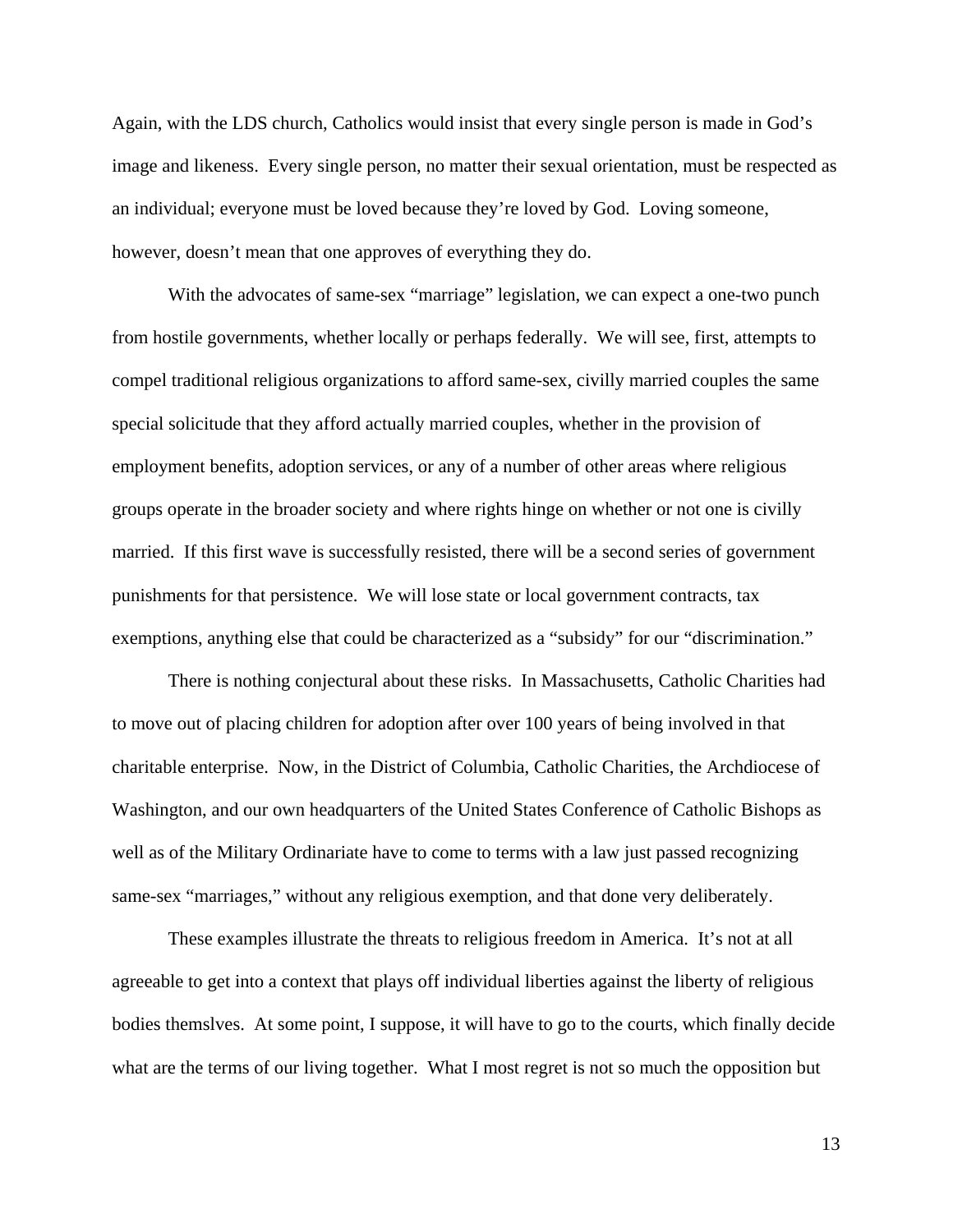the misunderstanding, deliberate or not. Those of us who have gay people in our family, as I have, know the anxities and deep conflicts in their lives and we have to be there for them and love them and support them. But when, in public life, what is wanted politically is not given, as happened with Proposition 8 in California, and the response is thuggery, then the common good of our whole society stands in great jeopardy.

## **IV.**

Dear friends, I believe, lastly, that Catholics and Mormons stand with one another and with other defenders of conscience, and that we can and should stand as one in the defense of religious liberty. In the coming years, interreligious coalitions formed to defend the rights of conscience for individuals and for religious institutions should become a vital bulwark against the tide of forces at work in our government and society to reduce religion to a purely private reality. At stake is whether or not the religious voice will maintain its right to be heard in the public square. Our collaborative efforts in this work may include common statements and court testimonies demonstrating principles that are consonant with our religious beliefs, even as they are expressed in the language of law and human reason. Sometimes our common advocacy will make one of us the target of retribution by intolerant elements but, despite that, if we stay together and go forward together, the good sense, the common sense and the generosity of the majority of people as well as the love that is truly present through God's grace in the hearts of all people will, I believe, bear much fruit.

When government fails to protect the consciences of its citizens, it falls to religious bodies—especially those formed by the gospel of Jesus Christ—to become the defenders of human freedom. If this continues to be our shared calling, one to which we invite others, then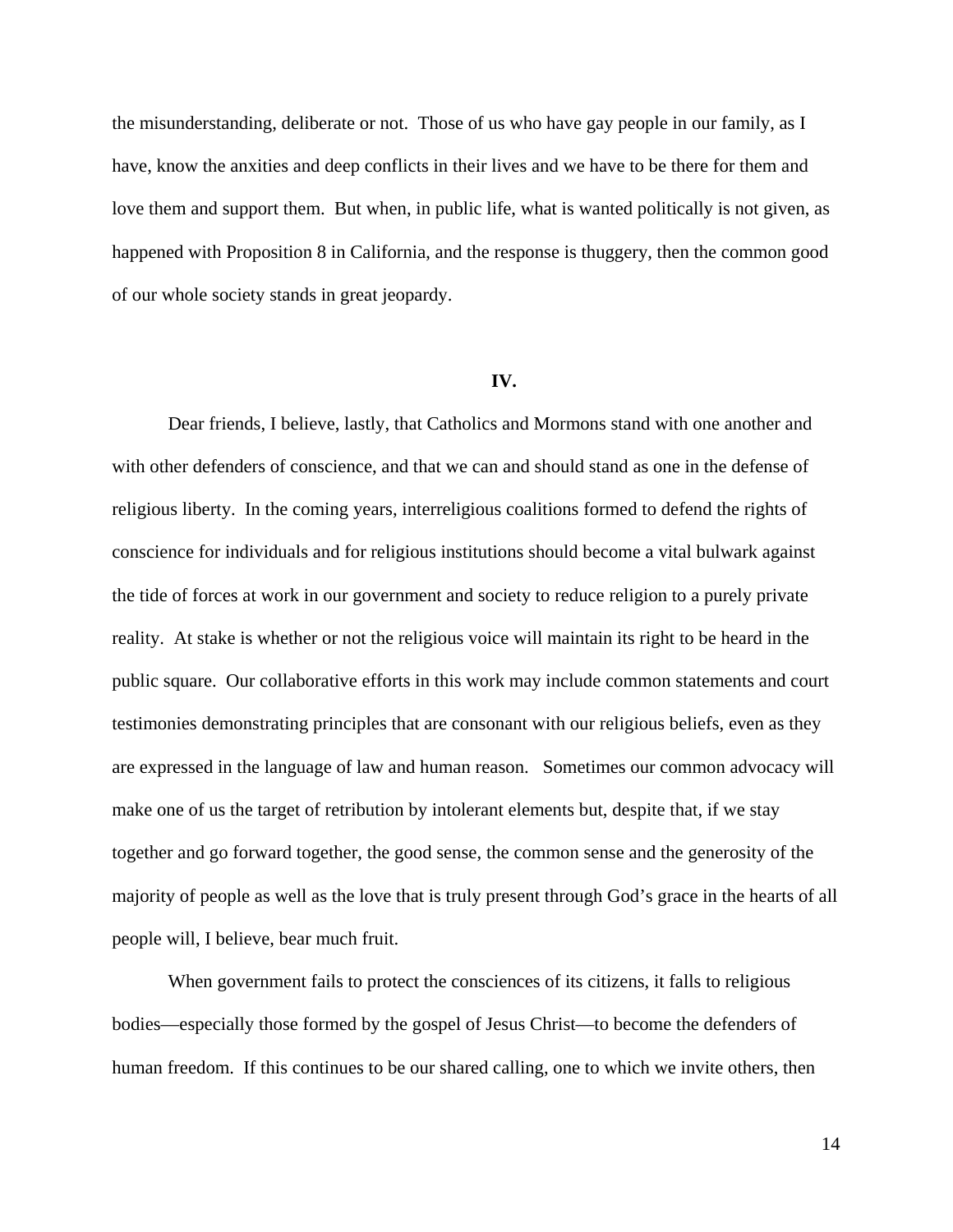we will defend religious liberty first of all for the good of law itself, knowing that good law protects everyone's rights, no matter how feeble they might be. That's the purpose of law: to defend those who otherwise could not defend themselves. We will be together in this struggle for the good of society itself, believing with Alexis de Tocqueville that churches and religious bodies play a crucial role, a mediating role, in fostering a nation's civic life. Finally, we will work together because it is for the good of the people whom we shepherd in our own communities, Mormons and Catholics who take pride in our citizenship as Americans and in our legacy of service to the nation, and who continue to claim full citizenship in this pluralistic country.

Our churches have different histories and systems of belief and practice, although we acknowledge a common reference point in the person and in the gospel of Jesus Christ. It strikes me that, however different our historic journeys and creeds might be, our communities share a common experience of being a religious minority that was persecuted in different ways in midnineteenth century America. We know that religious conviction combined with America's founding vision of religious liberty and justice for all was what sustained our people in a hostile environment and eventually enabled them to emerge from their enclaves to make a very great and significant contribution to the political and cultural life of our nation. It is therefore true especially of our two groups, the Latter-day Saints and the Catholic Church, that the defense of religious liberty affirms what is deepest in our self-identity.

Dear sisters and brothers, years ago Mother Teresa of Calcutta, the saint who spent her life caring for the sick and the extremely destitute, was bringing supplies to a Palestinian orphanage in the Gaza region of the Holy Land. At one point her vehicle came up to a checkpoint, and a young Israeli soldier asked the diminutive nun whether she or her assistants